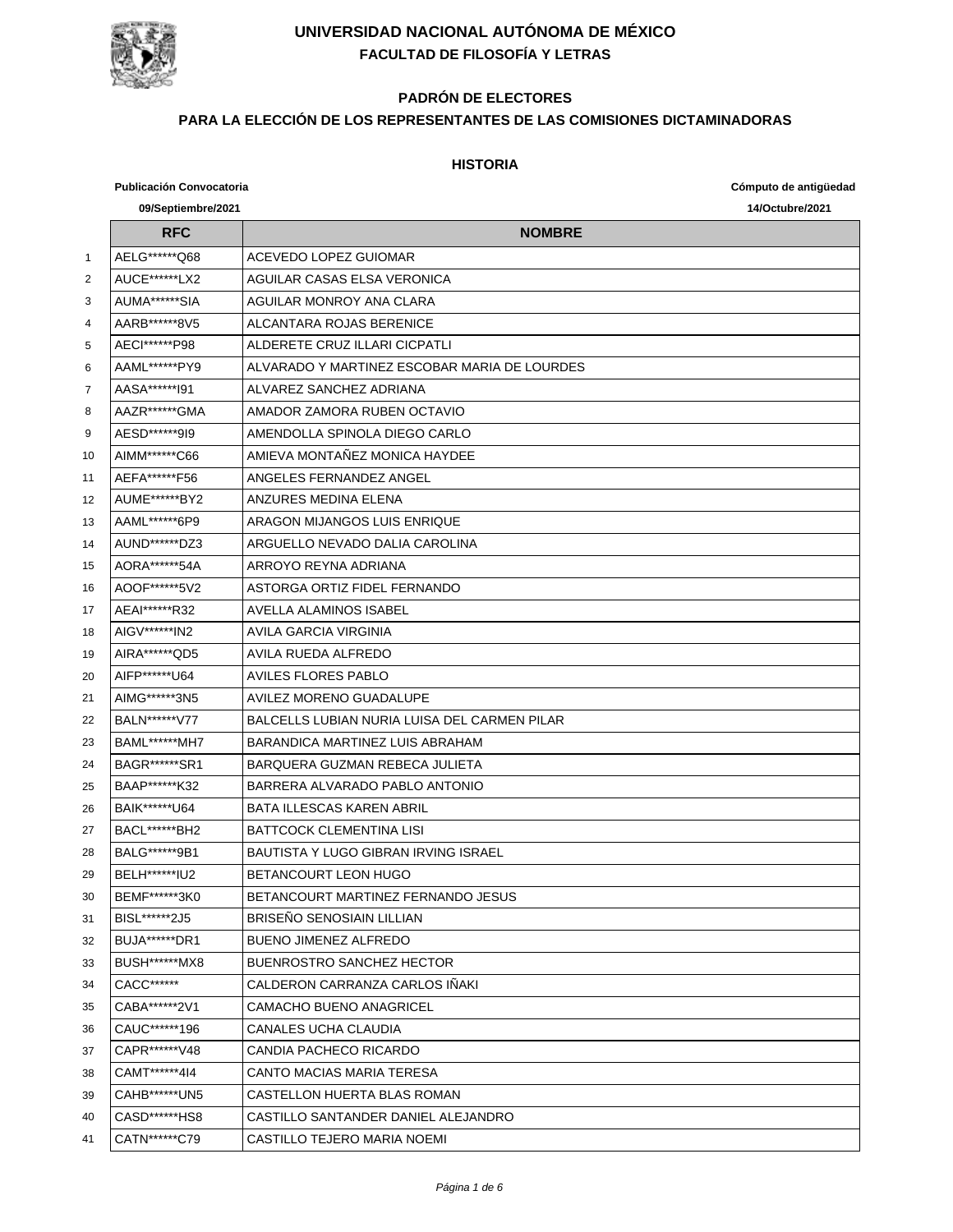

# **PADRÓN DE ELECTORES**

#### **PARA LA ELECCIÓN DE LOS REPRESENTANTES DE LAS COMISIONES DICTAMINADORAS**

|    | <b>Publicación Convocatoria</b> |                                         | Cómputo de antigüedad |
|----|---------------------------------|-----------------------------------------|-----------------------|
|    | 09/Septiembre/2021              |                                         | 14/Octubre/2021       |
|    | <b>RFC</b>                      | <b>NOMBRE</b>                           |                       |
| 42 | CAGM******N21                   | CASTRO GUTIERREZ MEDARDO FELIPE         |                       |
| 43 | CAMM******MS4                   | CASTRO MEDINA MIGUEL ANGEL              |                       |
| 44 | CAFO******UE3                   | CAZARES FERNANDEZ OTTO                  |                       |
| 45 | CEAR******IG3                   | CECEÑA ALVAREZ RENE                     |                       |
| 46 | CERD*******RFA                  | CEJUDO RAMOS DENISSE DE JESUS           |                       |
| 47 | COMA******235                   | CHONG MUÑOZ ANDREA                      |                       |
| 48 | COAA*******H30                  | <b>COBOS ALFARO AMALIO</b>              |                       |
| 49 | COAM******1D2                   | CONTRERAS AREVALO MARIANA               |                       |
| 50 | CORD******PK8                   | CORDOBA RAMIREZ DIANA IRINA             |                       |
| 51 | COPM******SY8                   | <b>CORVERA POIRE MARCELA</b>            |                       |
| 52 | COVE******IJ3                   | COVARRUBIAS VELASCO JOSE ENRIQUE        |                       |
| 53 | CUCN******H63                   | <b>CRUZ CORTES NOEMI</b>                |                       |
| 54 | CUMG******6X7                   | CURIEL MENDEZ GUSTAVO ANTONIO           |                       |
| 55 | DAVL******935                   | DAVALOS VAZQUEZ LUIS GERARDO            |                       |
| 56 | TORJ******TD3                   | DE LA TORRE RENDON JUDITH               |                       |
| 57 | LUMC******8Z9                   | DE LUNA MORENO MARIA DEL CARMEN         |                       |
| 58 | CAML*******E46                  | DEL CASTILLO MUZQUIZ LUIS ARTURO        |                       |
| 59 | DIFA*******9LA                  | DIEZ CANEDO FLORES AURORA MARIA         |                       |
| 60 | DORH ******* 958                | DOMINGUEZ RAZO HUGO                     |                       |
| 61 | EALJ******1Y5                   | ESPARZA LIBERAL MARIA JOSE              |                       |
| 62 | EILA*******T19                  | ESPINOSA LEAL ALBA SOFIA                |                       |
| 63 | <b>FACJ******IS7</b>            | <b>FARRUGIA CASAS JAIME ENRIQUE</b>     |                       |
| 64 | FEGM******582                   | <b>FERNANDEZ GARCIA MARTHA RAQUEL</b>   |                       |
| 65 | FOEJ *******JY8                 | <b>FLORES ESTRELLA JOSEFINA HITSURI</b> |                       |
| 66 | FOTO*******570                  | <b>FLORES TAVERA OMAR ALFONSO</b>       |                       |
| 67 | GATG*******SF8                  | <b>GALAN TAMES GENEVIEVE</b>            |                       |
| 68 | GASC******DN4                   | <b>GALAVIZ SANCHEZ CARLOS ROBERTO</b>   |                       |
| 69 | GAHP******R32                   | GALEANA HERRERA PATRICIA                |                       |
| 70 | GARR******R14                   | GAMBOA RAMIREZ RICARDO                  |                       |
| 71 | GACH******GR3                   | GARCIA CAPISTRAN HUGO                   |                       |
| 72 | GAML******645                   | <b>GARCIA MILLE LEONOR</b>              |                       |
| 73 | GAVI******HH2                   | <b>GARCIA VENEGAS ISAAC</b>             |                       |
| 74 | GIHB******HY9                   | GILABERT HIDALGO BERTA                  |                       |
| 75 | GESD******PW3                   | GLEIZER SALZMAN DANIELA                 |                       |
| 76 | GOAC******6B0                   | GOMEZ ALVAREZ MARIA CRISTINA            |                       |
| 77 | GOLC******MK2                   | GOMEZ LOPEZ CARLOS GERMAN               |                       |
| 78 | GOGE******Q64                   | <b>GONZALEZ GONZALEZ ENRIQUE</b>        |                       |
| 79 | GOLA******6A6                   | GONZALEZ LEYVA ALEJANDRA                |                       |
| 80 | GOMR*******PW3                  | GONZALEZ MELLO RENATO                   |                       |
| 81 | GORT******8V0                   | GONZALEZ OREA RODRIGUEZ TAYRA BELINDA   |                       |
| 82 | GOSA*******IA7                  | GONZALEZ SOTELO ANDREA MARGARITA        |                       |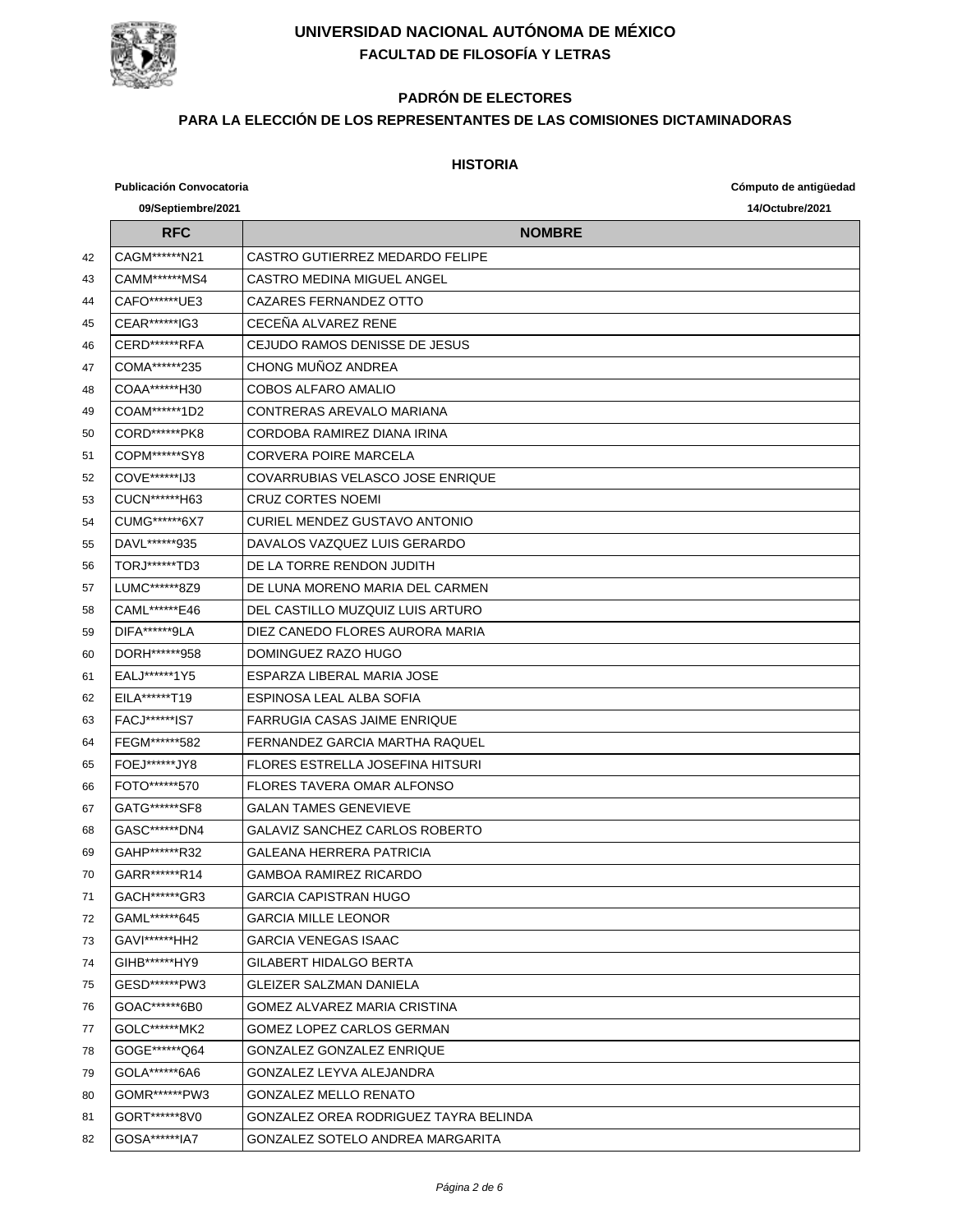

# **PADRÓN DE ELECTORES**

#### **PARA LA ELECCIÓN DE LOS REPRESENTANTES DE LAS COMISIONES DICTAMINADORAS**

|     | <b>Publicación Convocatoria</b> |                                           | Cómputo de antigüedad |
|-----|---------------------------------|-------------------------------------------|-----------------------|
|     | 09/Septiembre/2021              |                                           | 14/Octubre/2021       |
|     | <b>RFC</b>                      | <b>NOMBRE</b>                             |                       |
| 83  | GUDR*******5TA                  | GUERECA DURAN RAQUEL ERENDIRA             |                       |
| 84  | GUGE*******UZ0                  | GUERRERO GOMEZ MARIA ELENA                |                       |
| 85  | GUFR*******2S8                  | <b>GUEVARA FEFER RAFAEL</b>               |                       |
| 86  | GUHA*******EZ8                  | GUTIERREZ HERNANDEZ ADRIANA               |                       |
| 87  | <b>HEAR*******LP7</b>           | HERNANDEZ ANGELES RAFAEL                  |                       |
| 88  | <b>HEDV******AY2</b>            | <b>HERNANDEZ DIAZ VERONICA</b>            |                       |
| 89  | HESA******UI1                   | HERS STUTZ MARIE ARETI LOUISE JOSEPHINE   |                       |
| 90  | HIPM******TE5                   | <b>HIDALGO PEGO MONICA</b>                |                       |
| 91  | <b>HIAN******RF7</b>            | HIETANEN ANNA EMILIA                      |                       |
| 92  | IAZB******B81                   | <b>IBARROLA ZAMORA BERNARDO MANUEL</b>    |                       |
| 93  | IAVL******D58                   | <b>INFANTE VARGAS LUCRECIA</b>            |                       |
| 94  | JIAK******4K4                   | JIMENEZ ARREOLA KAREN IVONNE              |                       |
| 95  | JOVG******BJ0                   | JOSE VALENZUELA GEORGETTE EMILIA          |                       |
| 96  | KOKA******PT6                   | KLOSTER KARINA BEATRIZ                    |                       |
| 97  | LEAR******6G3                   | LEDESMA ALONSO RICARDO                    |                       |
| 98  | LECC*******386                  | LEON CAZARES MARIA DEL CARMEN             |                       |
| 99  | LEPA******NP7                   | LEYVA PONCE ARELIA ZAYARY                 |                       |
| 100 | LIGF*******U79                  | LINARES GONZALEZ FRANCISCO                |                       |
| 101 | LILR******9KA                   | LIRA LARIOS REGINA                        |                       |
| 102 | LADC******LY9                   | LLANOS DELGADO CLAUDIA SILVIA             |                       |
| 103 | LOCM******FVA                   | LOPEZ CASTILLO MARTHA                     |                       |
| 104 | LOPM******MR1                   | LOPEZ PRECIADO MARIANA                    |                       |
| 105 | LORD******389                   | LORENZO RIO MARIA DOLORES                 |                       |
| 106 | LONL*******EH4                  | LOWE NEGRON LYNNETH SUSAN                 |                       |
| 107 | GEGJ*******S25                  | MAC GREGOR GARATE JOSEFINA                |                       |
| 108 | MARC*******CEA                  | <b>MACIEL REGALADO CYNTHIA</b>            |                       |
| 109 | MAMF******HW9                   | <b>MANCERA MARTINEZ FRANCISCO</b>         |                       |
| 110 | MAFC*******IXA                  | MANRIQUE FIGUEROA CESAR ALEJANDRO         |                       |
| 111 | MAGM******4K4                   | MARTIN GABALDON MARTA                     |                       |
| 112 | MAAR*******CQA                  | MARTINEZ ASCOBERETA ROSA MARIA DEL CARMEN |                       |
| 113 | MAHG******9F7                   | MARTINEZ HERNANDEZ GERARDO                |                       |
| 114 | MALR******427                   | MARTINEZ LACY JOSE RICARDO FRANCISCO      |                       |
| 115 | MALP******RT3                   | MARTINEZ LOPEZ CANO MARIA DEL PILAR       |                       |
| 116 | MAMA******1P4                   | <b>MARTINEZ MARTINEZ AYLIN</b>            |                       |
| 117 | MAMC******3G9                   | MARTINEZ MORENO CARLOS FRANCISCO          |                       |
| 118 | MASG*******HH6                  | MARTINEZ SANTIAGO GUSTAVO                 |                       |
| 119 | MAEL******KF2                   | MAZZETTO ELENA                            |                       |
| 120 | MERA******2E0                   | MEJIA RODRIGUEZ ANDREA ALEJANDRA          |                       |
| 121 | MEEM******9C8                   | MERCADO ESTRADA MARIANO                   |                       |
| 122 | MIRI******GE4                   | <b>MIJARES RAMIREZ IVONNE</b>             |                       |
| 123 | MOCM******8R0                   | <b>MOLINA CERISOLA MAURICIO</b>           |                       |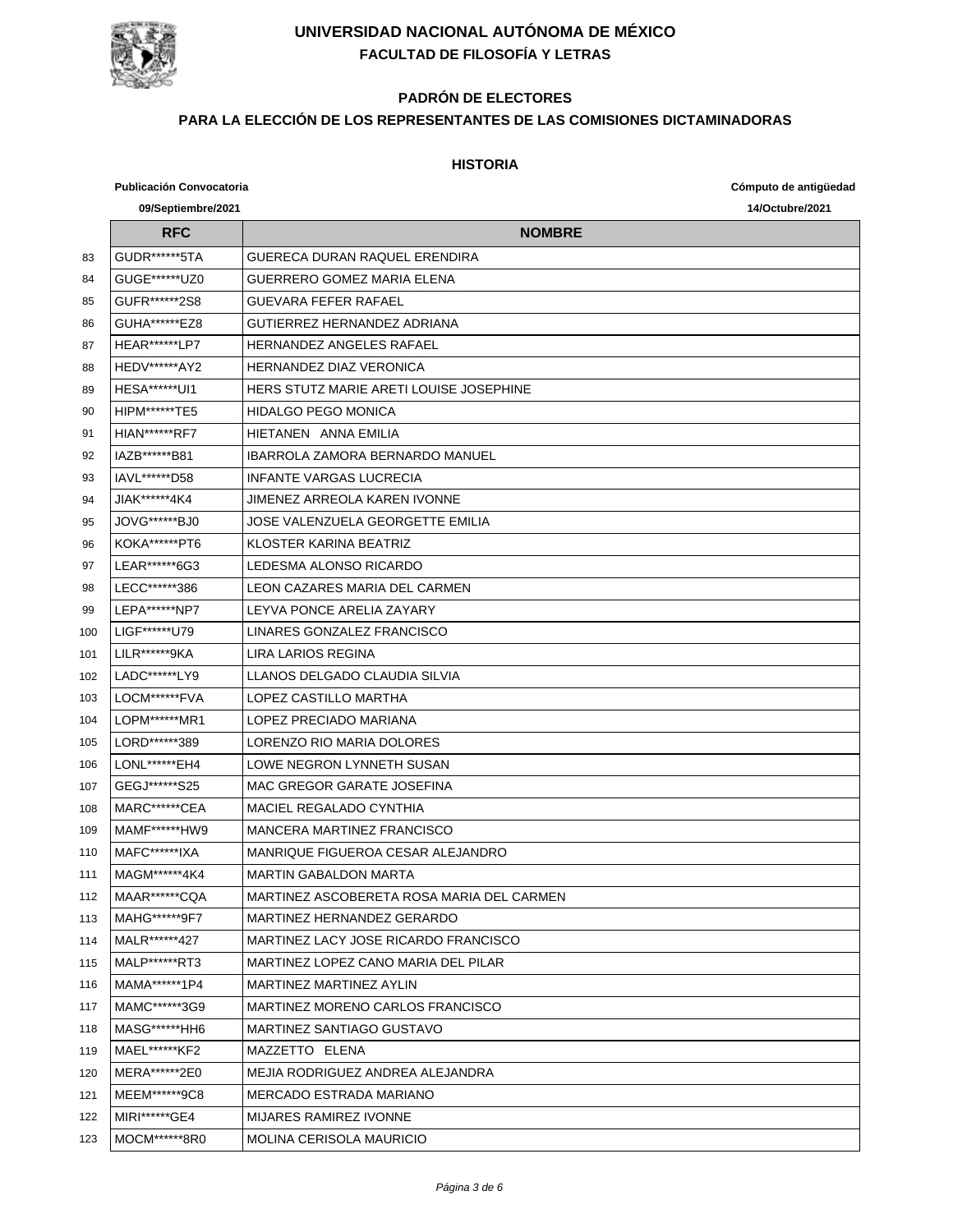

# **PADRÓN DE ELECTORES**

#### **PARA LA ELECCIÓN DE LOS REPRESENTANTES DE LAS COMISIONES DICTAMINADORAS**

|     | <b>Publicación Convocatoria</b> |                                       | Cómputo de antigüedad |
|-----|---------------------------------|---------------------------------------|-----------------------|
|     | 09/Septiembre/2021              |                                       | 14/Octubre/2021       |
|     | <b>RFC</b>                      | <b>NOMBRE</b>                         |                       |
| 124 | MOGO*******BY6                  | <b>MORENO GAMBOA OLIVIA</b>           |                       |
| 125 | MOGR******NU4                   | <b>MORENO GUTIERREZ RODRIGO</b>       |                       |
| 126 | MUSC*******754                  | <b>MUJICA SUAREZ CARLOS</b>           |                       |
| 127 | MUBP******P98                   | MUÑOZ BRAVO PABLO                     |                       |
| 128 | MUFD******QX7                   | MURRIETA FLORES DAVID ALEJANDRO JERZY |                       |
| 129 | NALF******F57                   | NAVARRETE LINARES FEDERICO            |                       |
| 130 | NEAC*******HK9                  | NEGRETE ALVAREZ CLAUDIA               |                       |
| 131 | OAST******K31                   | OCAMPO SARAVIA TANIA                  |                       |
| 132 | OUGA******DN2                   | OLGUIN GONZALEZ ALEJANDRA             |                       |
| 133 | OEHY******IZ1                   | OLVERA HERNANDEZ YALENTAY OLINCA      |                       |
| 134 | OOLE******4K9                   | ORDOÑEZ LUCERO ERIKA MICHELLE         |                       |
| 135 | OEHM******EA8                   | ORNELAS HERNANDEZ MOISES              |                       |
| 136 | OIGT******A40                   | ORTIZ GALICIA TANIA                   |                       |
| 137 | OIIA******N41                   | <b>ORTIZ ISLAS ANA</b>                |                       |
| 138 | PAHM******DI2                   | PACHECO HINOJOSA MARIA MARTHA         |                       |
| 139 | PAMR*******EZ1                  | PALAZON MAYORAL MARIA ROSA            |                       |
| 140 | PAGB*******7G3                  | PAREDES GUDIÑO BLANCA LUZ MIREYA      |                       |
| 141 | <b>PAFP******HE8</b>            | PARRA FERNANDEZ PAOLA VANESSA         |                       |
| 142 | PALA******980                   | PASTOR LLANEZA MARIA ALBA             |                       |
| 143 | PATD*******5D2                  | <b>PASTOR TELLEZ DANIELA</b>          |                       |
| 144 | PAFG******NV5                   | PASTRANA FLORES GABRIEL MIGUEL        |                       |
| 145 | PARA******NM1                   | PAVON ROMERO ARMANDO                  |                       |
| 146 | PEME******1N1                   | PEÑALOZA MENDEZ ERNESTO               |                       |
| 147 | PELP*******HQA                  | PENSADO LEGLISE MARIA PATRICIA        |                       |
| 148 | PEMA*******BK4                  | PEREZ MONROY ATZIN JULIETA            |                       |
| 149 | <b>PEMR******NL8</b>            | PEREZ MONTFORT RICARDO                |                       |
| 150 | PEPL*******G24                  | PEREZ PUENTE MARIA LETICIA            |                       |
| 151 | PIRG******BH2                   | PINZON RIOS GUADALUPE                 |                       |
| 152 | PULG******4W8                   | PULIDO LLANO GABRIELA                 |                       |
| 153 | QUFS******N68                   | QUIROZ FLORES SONIA CAROLINA          |                       |
| 154 | RABM******560                   | RAMIREZ BATALLA MIGUEL ANGEL          |                       |
| 155 | RAGC*******857                  | RAMIREZ GONZALEZ CLARA INES           |                       |
| 156 | RAJK******2F0                   | RAMIREZ JIMENEZ KAREN                 |                       |
| 157 | RAMJ******QE9                   | RAMIREZ MENDEZ JESSICA                |                       |
| 158 | RART******NC5                   | RAMIREZ RUIZ TOMAS FRANCISCO MARCELO  |                       |
| 159 | RAVL*******JF1                  | RAMOS VILLALOBOS LUCINA               |                       |
| 160 | RACR*******991                  | RATTO CRISTINA ELENA                  |                       |
| 161 | RICA******496                   | RIBERA CARBO ANA                      |                       |
| 162 | RIMJ******8Z8                   | RICO MORENO JAVIER                    |                       |
| 163 | RISM*******HR4                  | RIOS SALOMA MARTIN FEDERICO           |                       |
| 164 | RIUF*******TY0                  | RIOS URBINA FRANCISCO JAVIER          |                       |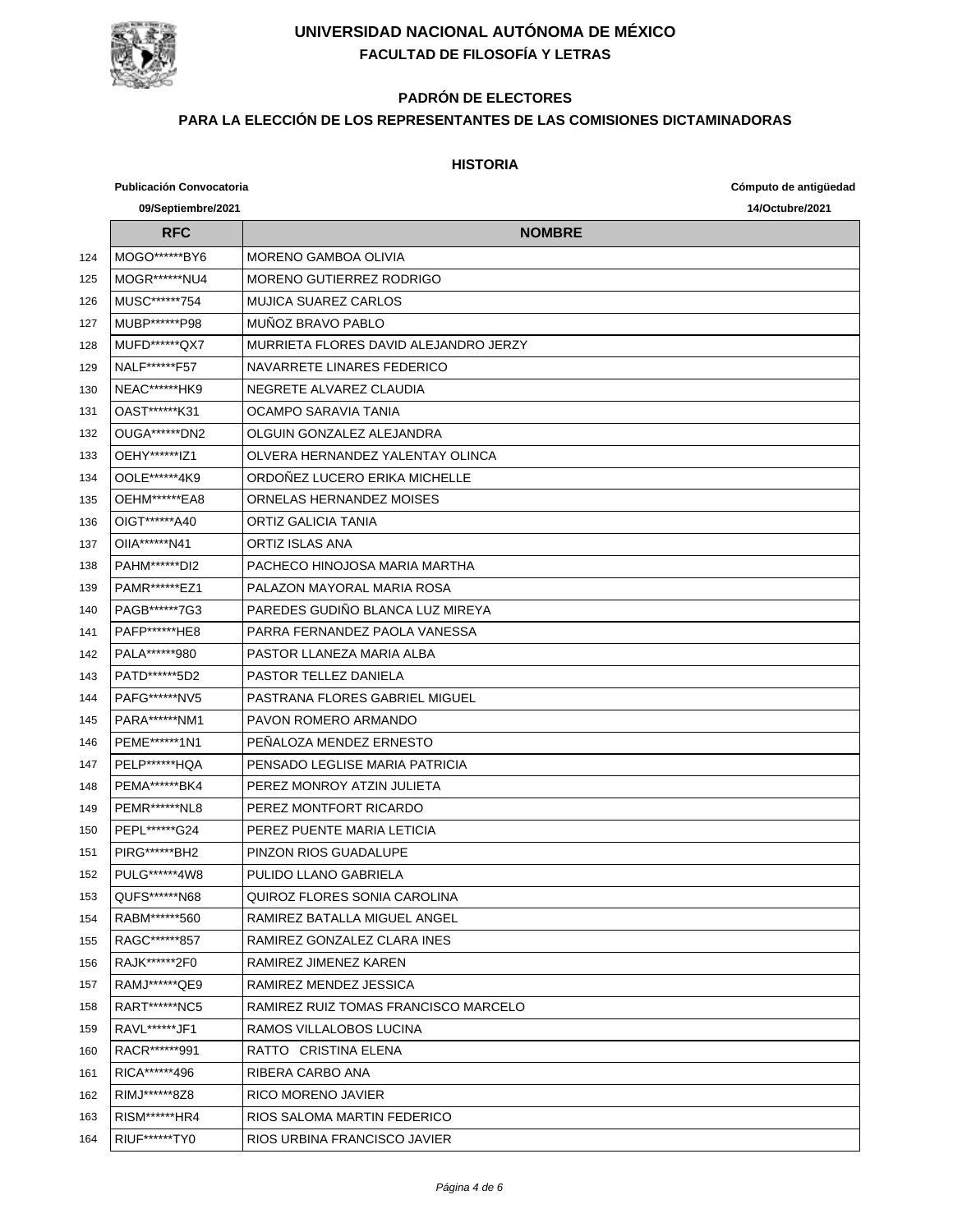

# **PADRÓN DE ELECTORES**

#### **PARA LA ELECCIÓN DE LOS REPRESENTANTES DE LAS COMISIONES DICTAMINADORAS**

|     | <b>Publicación Convocatoria</b> |                                             | Cómputo de antigüedad |
|-----|---------------------------------|---------------------------------------------|-----------------------|
|     | 09/Septiembre/2021              |                                             | 14/Octubre/2021       |
|     | <b>RFC</b>                      | <b>NOMBRE</b>                               |                       |
| 165 | RIHI******HQ8                   | RIVERO HERNANDEZ IVAN                       |                       |
| 166 | ROBE*******SS5                  | RODRIGUEZ BACA EMMANUEL                     |                       |
| 167 | ROLL*******B46                  | RODRIGUEZ LEON LORENA                       |                       |
| 168 | ROMI******4NA                   | RODRIGUEZ MORTELLARO ITZEL ALEJANDRA        |                       |
| 169 | ROGE******FU4                   | ROJANO GARCIA EDGAR DAMIAN                  |                       |
| 170 | ROSO******6K1                   | ROJAS SOSA ODETTE MARIA                     |                       |
| 171 | ROGJ*******R45                  | ROMERO GARCIA JUAN MANUEL                   |                       |
| 172 | ROSR*******G63                  | ROMERO SANDOVAL ROBERTO                     |                       |
| 173 | ROGA*******M2A                  | ROMO GONZALEZ ANABELL                       |                       |
| 174 | ROSE*******KW5                  | ROSELLO SOBERON ESTELA                      |                       |
| 175 | <b>RUGA******FT3</b>            | RUBIAL GARCIA ANTONIO                       |                       |
| 176 | RUCR******ME1                   | RUIZ GOMAR CAMPOS JOSE ROGELIO              |                       |
| 177 | RUGR*******3T8                  | <b>RUIZ GUERRA RUBEN</b>                    |                       |
| 178 | RUIA*******DI8                  | RUIZ ISLAS ALFREDO                          |                       |
| 179 | <b>RUBM******TB5</b>            | RUIZ VELASCO BENGOA MAURICIO                |                       |
| 180 | SAAJ*******354                  | SACRISTAN DE ALVA JAVIER                    |                       |
| 181 | SAJF******UIA                   | SADA JIMENEZ FERNANDA                       |                       |
| 182 | SAOF******TU6                   | SALINAS ORTA FATIMA NAYELY                  |                       |
| 183 | SAGA*******EY2                  | SALOMA GUTIERREZ ANA MARIA DE LOS DOLORES   |                       |
| 184 | SAAM*******US6                  | SANCHEZ AGUILERA MARIO ALBERTO              |                       |
| 185 | SAMM******BN0                   | SANCHEZ MENCHERO MAURICIO                   |                       |
| 186 | SARJ*******DIA                  | SANCHEZ RODRIGUEZ JONATHAN ANGEL            |                       |
| 187 | SAVP******D92                   | SANCHEZ VAZQUEZ PAULINA                     |                       |
| 188 | SABW******1X8                   | SANTA MARIA BOUQUET WALTER                  |                       |
| 189 | SAVJ******M8A                   | SANTANA VELA JOAQUIN                        |                       |
| 190 | SAJM******R23                   | SANTIAGO JIMENEZ MARIO VIRGILIO             |                       |
| 191 | SARF******BS7                   | SAVARINO ROGGERO FRANCO                     |                       |
| 192 | SEME******FV9                   | SCHETTINO MAIMONE ERNESTO ANTONIO FRANCISCO |                       |
| 193 | SIRF******M91                   | SIGUENZA REYES FRANCISCO JAVIER             |                       |
| 194 | SOCJ******TI5                   | SOBERANIS CARRILLO JUAN ALBERTO             |                       |
| 195 | SOGM*******El8                  | SOLIS GUZMAN MARIANA                        |                       |
| 196 | SOCS******9A4                   | SOSENSKI CORREA SUSANA LUISA                |                       |
| 197 | SOEM******PK8                   | SOTO ESTRADA MIGUEL ENRIQUE                 |                       |
| 198 | SEGE******AFA                   | SPECKMAN GUERRA ELISA                       |                       |
| 199 | SAIG******655                   | <b>STABILE IGNACIO</b>                      |                       |
| 200 | SUAA******SQ6                   | SUAREZ ARGUELLO ANA ROSA                    |                       |
| 201 | SUAP******KF4                   | SUAREZ AVILA PAOLA VIRGINIA                 |                       |
| 202 | TOPO*******155                  | TOPETE POZAS OLIVIA PALOMA                  |                       |
| 203 | TOGG******2B3                   | TORIS GUEVARA GUSTAVO                       |                       |
| 204 | TOTA******MI5                   | TORREALBA TORRE ANDREA                      |                       |
| 205 | TOHA******DJ9                   | TORRES HERNANDEZ ANA LAURA                  |                       |